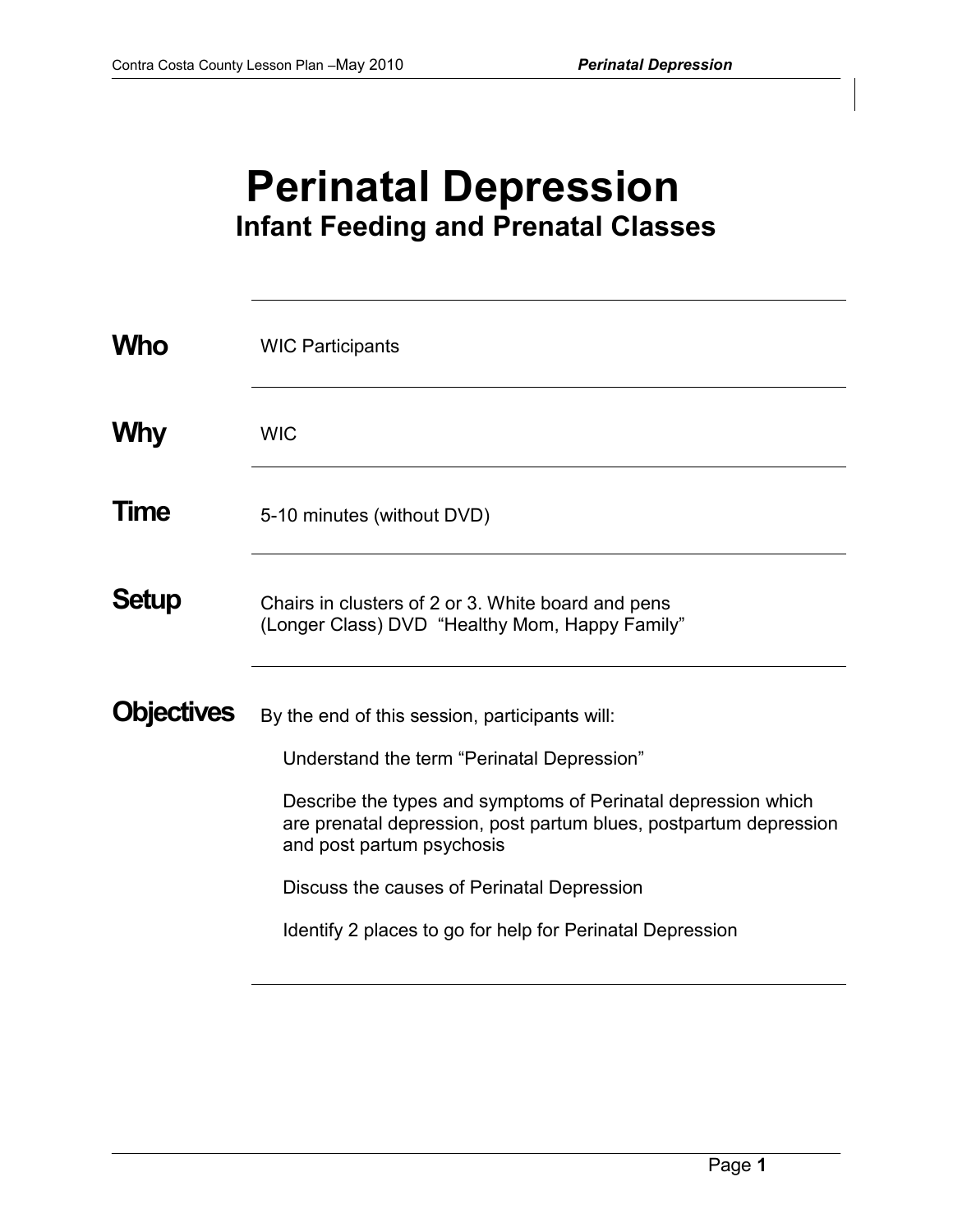# **Lesson Overview**

- **1. Introduction—What is Perinatal Depression?**
- **2. Types and Symptoms of Perinatal Depression, Postpartum Blues, Postpartum Depression and Psychosis.**
- **3. Causes of Perinatal Depression**
- **4. Resources: Where to go for help for perinatal depression.**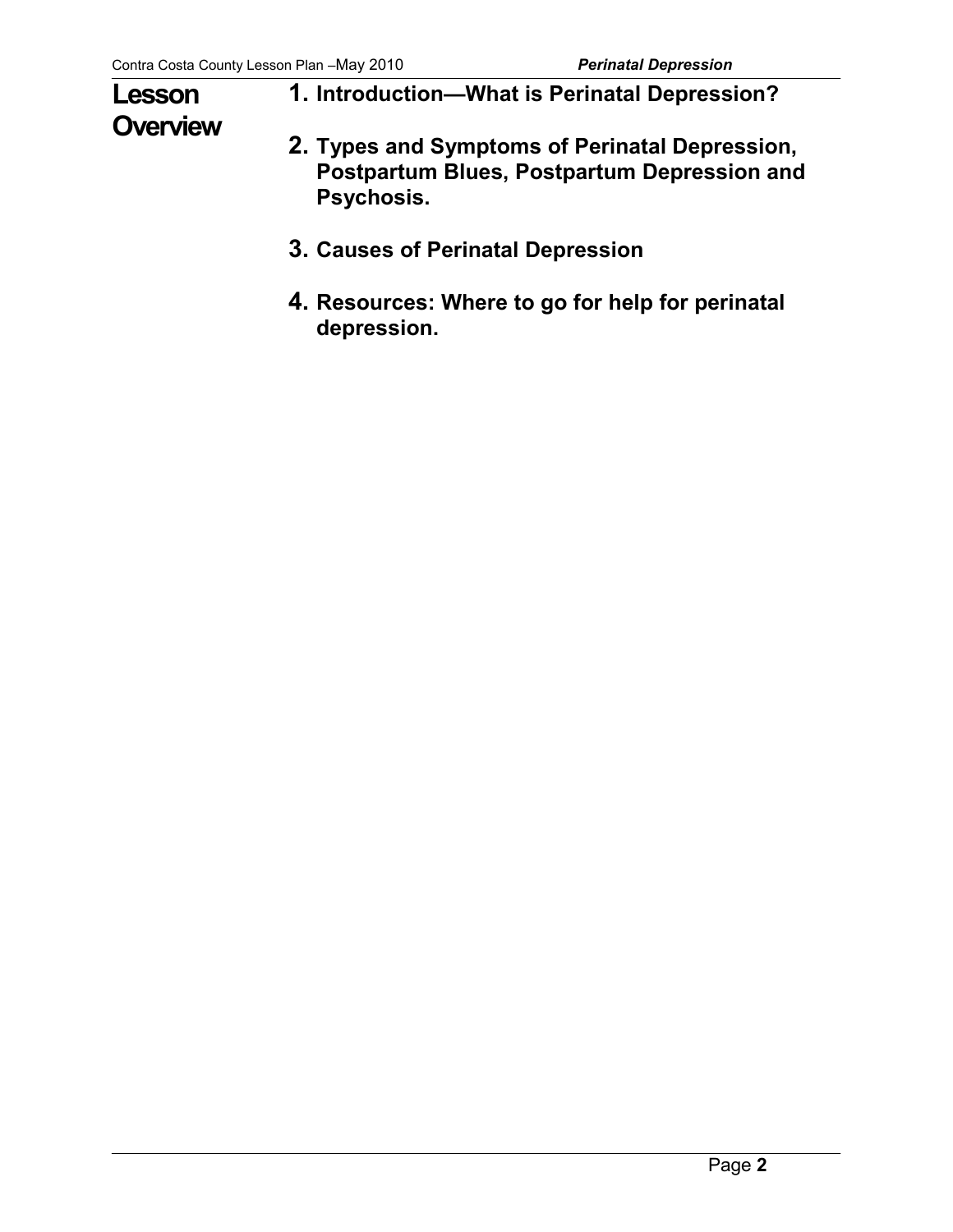**Introduction**  Good morning (afternoon). Welcome to the WIC class. My name is When people go through major changes in life, like pregnancy and giving birth, it is not uncommon to feel overwhelmed or down. Sometimes it is very difficult to admit you are feeling down, when you think you s*hould* feel happy. Today we are going to talk about feelings you or your friends or family may experience in pregnancy or as a mom. We are going to use the term "**Perinatal" to describe the time of pregnancy through the first year postpartum**.

**1. Definition of Perinatal** 

#### **What is Perinatal Depression?**

**"Perinatal Depression"** is a term used to describe a wide range of mood problems and feelings that may trouble a woman during her **pregnancy** and **after birth.**

Does anyone know of anyone that has had "the blues" or down during their pregnancy or after having their baby? Talk with your partner about your own experience or someone you knew.

**2. Symptoms of Perinatal Depression** 

**Depression** 

What were their symptoms? Discuss and write down Summarize, and then compare answers to handout.

## **Go over handout/chart:**

#### **Symptoms of Perinatal Depression: Feelings like…**

Not feeling like yourself Gloomy most of the time, unable to laugh or enjoy things Withdrawal from friends and family (not returning phone calls, texts or email) Very worried all the time Repeating behaviors like checking doors, washing hands constantly Foggy (not able to think clearly or make decisions) Overwhelmed and not able to cope **Crying Tired** Not wanting to get dressed or take care of yourself Restless, angry or irritable Low self esteem Feeling Worthless or guilty Overly worried or not concerned at all about the baby

### **Or Having….**

Little interest in doing things that you enjoy Sleep problems (sleeping too much or unable to fall or stay sleep) Sudden mood swings A change in appetite, either overeating or not eating Headaches, chest pains, shortness of breath, rapid heartbeat, numbness, panic, unusual thoughts Worrying about something all the time or activities like counting or washing hands over and over.

Some Rare symptoms (that need immediate help) are **Thoughts of hurting yourself or the baby, strange visions or voices.**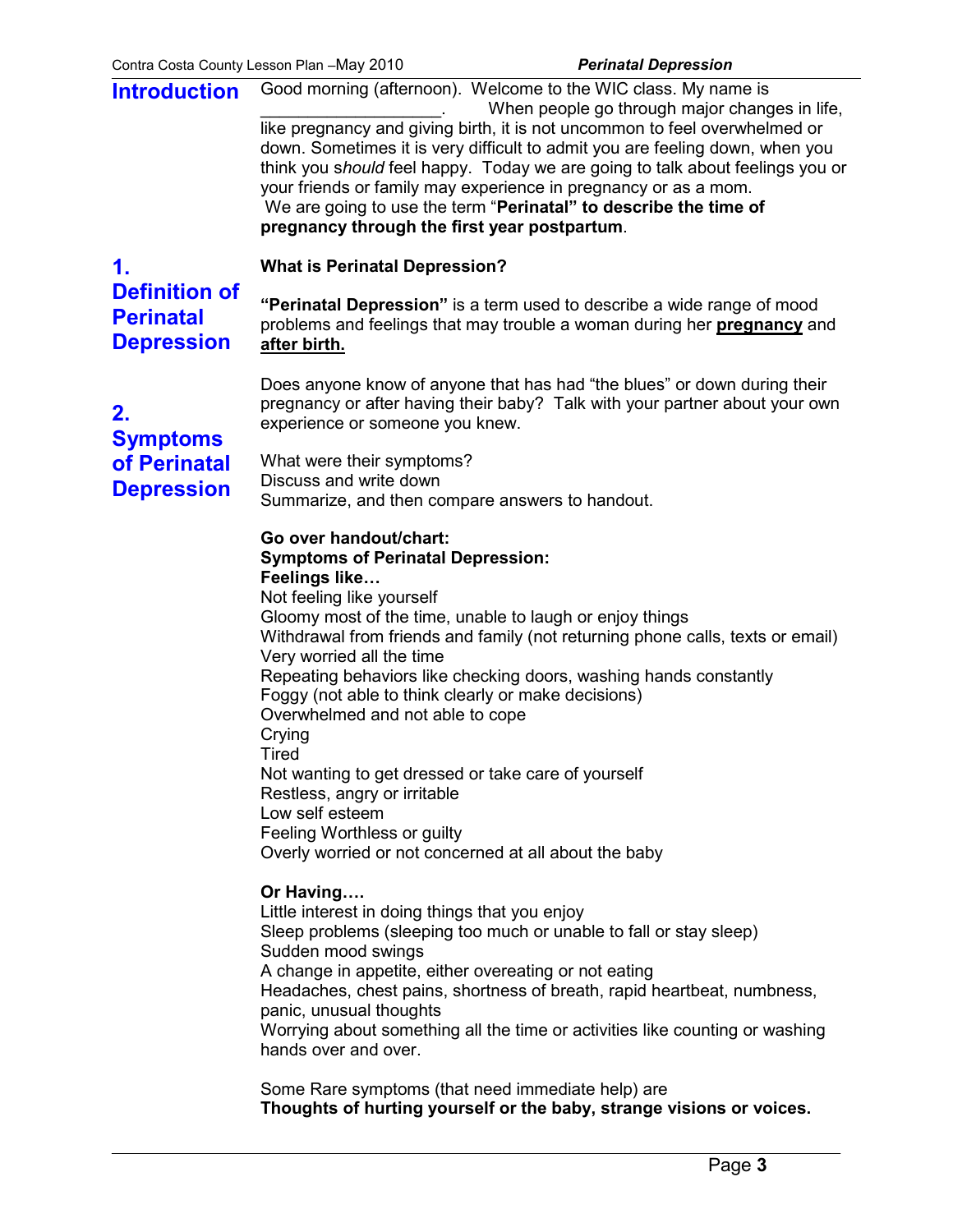# **Types of Perinatal Depression**

Depression affects 15-20% of all Pregnant women. That is 1 out of every five women! Some women stop depression or other medication during pregnancy and become ill again. This can affect a woman's ability to take good care of herself and the growing baby.

Postpartum "Baby" Blues is very common and is normal. About 80% of women experience some of these symptoms after birth. "Baby Blues" starts within a few days of birth and will go away within 2 weeks. If the feelings do not go away or get worse, it is perinatal (postpartum) **depression**.

Perinatal (postpartum) depression and anxiety affects 15-20% of new moms. It can negatively affect not only the mom but also the baby and the whole family. It can start slowly or suddenly. It usually does not get better or go away without some kind of help. Perinatal depression can continue for years. With help, it gets better. Talk to the doctor about treatment options, there are lots of different things that help. You can call the numbers we have on the resource list for help. Men also get depressed around a birth. About 10% of new fathers show signs of depression after the birth of a baby.

Postpartum psychosis is a rare condition, affecting 1-2 per 1000 women. This is very serious, and needs IMMEDIATE hospitalization. The women suffering from this condition can be harmful to themselves or their children. They hear voices or see things that are not there. Women with a history of bipolar disease are more at risk.

| <b>Causes of</b><br><b>Perinatal</b>                         | What causes Perinatal Depression?                                                                                                                                                                                                                                                                                                                                                                       |
|--------------------------------------------------------------|---------------------------------------------------------------------------------------------------------------------------------------------------------------------------------------------------------------------------------------------------------------------------------------------------------------------------------------------------------------------------------------------------------|
| <b>Depression</b>                                            | <b>IT IS NOT YOUR FAULT.</b> It can be hormonal changes, lack of sleep, it can be<br>because of a difficult situation, it can be just an adjustment to a big change in<br>life. It can be that you had expectations of what having a baby that did not<br>turn out the way you planned. Domestic violence, drug or alcohol use,<br>genetics and or a history of mental illness can all be risk factors. |
| <b>Longer class</b>                                          | Watch DVD "Healthy Mom, Happy Family"                                                                                                                                                                                                                                                                                                                                                                   |
| <b>Get Help for</b><br><b>Perinatal</b><br><b>Depression</b> | Perinatal Depression can hurt families. Children of depressed moms cry<br>more, and have more problems in school.                                                                                                                                                                                                                                                                                       |
|                                                              | If you are feeling down, there is hope. Call one of the numbers on the<br>resource list. You do not have to suffer anymore. You can get better. If you<br>know of a friend suffering, be there for her. When you have a baby, it is a<br>good idea to be a part of a community.                                                                                                                         |
| <b>Prevent</b><br>or help<br>depression                      | What are some ways to prevent depression or help it? Ask group.<br>What can you do to help yourself or others prevent or help recovery<br>from depression? Find people who will be understanding and helpful.<br>Talk with you doctor.<br>Join a church or other community group.<br>Eat healthy food, avoid junk food<br>Avoid alcohol and drugs                                                       |